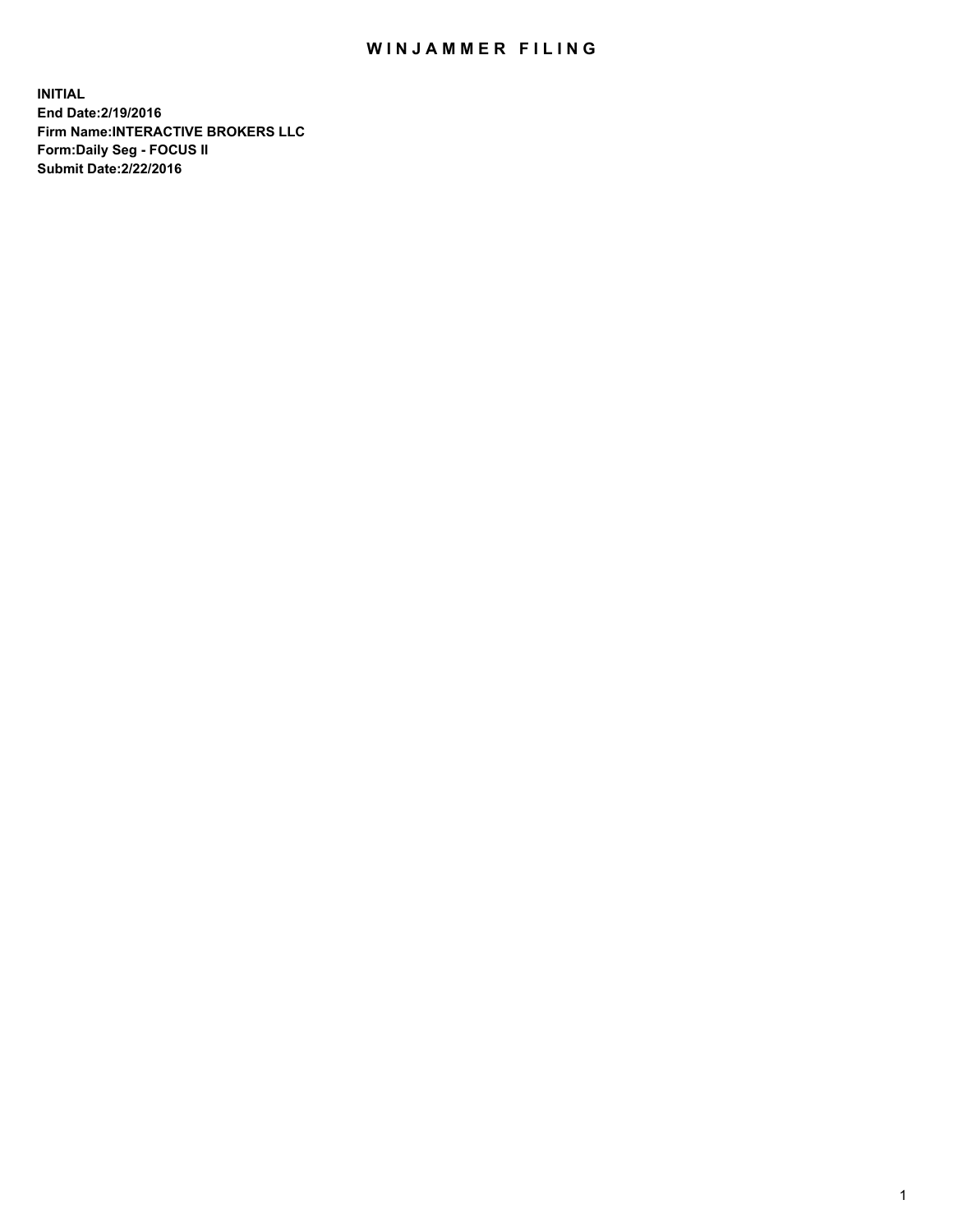## **INITIAL End Date:2/19/2016 Firm Name:INTERACTIVE BROKERS LLC Form:Daily Seg - FOCUS II Submit Date:2/22/2016 Daily Segregation - Cover Page**

| Name of Company<br><b>Contact Name</b><br><b>Contact Phone Number</b><br><b>Contact Email Address</b>                                                                                                                                                                                                                          | <b>INTERACTIVE BROKERS LLC</b><br><b>Alex Parker</b><br>203-618-7738<br>aparker@interactivebrokers.com |
|--------------------------------------------------------------------------------------------------------------------------------------------------------------------------------------------------------------------------------------------------------------------------------------------------------------------------------|--------------------------------------------------------------------------------------------------------|
| FCM's Customer Segregated Funds Residual Interest Target (choose one):<br>a. Minimum dollar amount: ; or<br>b. Minimum percentage of customer segregated funds required:%; or<br>c. Dollar amount range between: and; or<br>d. Percentage range of customer segregated funds required between:% and%.                          | <u>0</u><br>155,000,000 245,000,000<br><u>0 0</u>                                                      |
| FCM's Customer Secured Amount Funds Residual Interest Target (choose one):<br>a. Minimum dollar amount: ; or<br>b. Minimum percentage of customer secured funds required:% ; or<br>c. Dollar amount range between: and; or<br>d. Percentage range of customer secured funds required between:% and%.                           | <u>0</u><br>80,000,000 120,000,000<br><u>0 0</u>                                                       |
| FCM's Cleared Swaps Customer Collateral Residual Interest Target (choose one):<br>a. Minimum dollar amount: ; or<br>b. Minimum percentage of cleared swaps customer collateral required:% ; or<br>c. Dollar amount range between: and; or<br>d. Percentage range of cleared swaps customer collateral required between:% and%. | <u>0</u><br>0 <sub>0</sub><br>0 <sub>0</sub>                                                           |

Attach supporting documents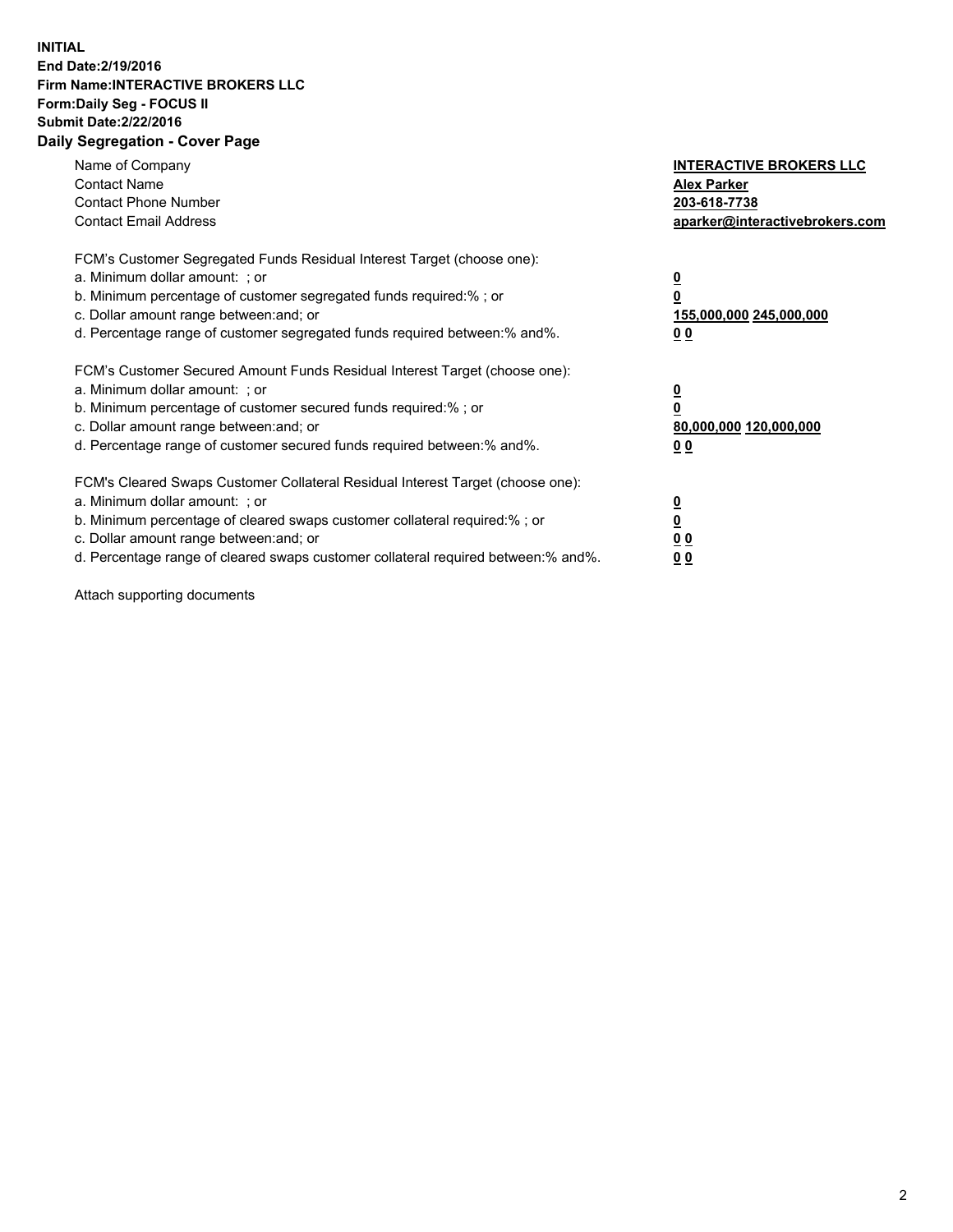## **INITIAL End Date:2/19/2016 Firm Name:INTERACTIVE BROKERS LLC Form:Daily Seg - FOCUS II Submit Date:2/22/2016 Daily Segregation - Secured Amounts**

|     | Dany Oogrogaach - Ocearea Amoanta                                                           |                                   |
|-----|---------------------------------------------------------------------------------------------|-----------------------------------|
|     | Foreign Futures and Foreign Options Secured Amounts                                         |                                   |
|     | Amount required to be set aside pursuant to law, rule or regulation of a foreign            | $0$ [7305]                        |
|     | government or a rule of a self-regulatory organization authorized thereunder                |                                   |
| 1.  | Net ledger balance - Foreign Futures and Foreign Option Trading - All Customers             |                                   |
|     | A. Cash                                                                                     | 316,131,098 [7315]                |
|     | B. Securities (at market)                                                                   | $0$ [7317]                        |
| 2.  | Net unrealized profit (loss) in open futures contracts traded on a foreign board of trade   | -21,201,690 [7325]                |
| 3.  | Exchange traded options                                                                     |                                   |
|     | a. Market value of open option contracts purchased on a foreign board of trade              |                                   |
|     |                                                                                             | 118,726 [7335]                    |
|     | b. Market value of open contracts granted (sold) on a foreign board of trade                | 187,331 [7337]                    |
| 4.  | Net equity (deficit) (add lines 1.2. and 3.)                                                | 294,860,803 [7345]                |
| 5.  | Account liquidating to a deficit and account with a debit balances - gross amount           | 145,793 [7351]                    |
|     | Less: amount offset by customer owned securities                                            | 0 [7352] 145,793 [7354]           |
| 6.  | Amount required to be set aside as the secured amount - Net Liquidating Equity              | 295,006,596 [7355]                |
|     | Method (add lines 4 and 5)                                                                  |                                   |
| 7.  | Greater of amount required to be set aside pursuant to foreign jurisdiction (above) or line | 295,006,596 [7360]                |
|     | 6.                                                                                          |                                   |
|     | FUNDS DEPOSITED IN SEPARATE REGULATION 30.7 ACCOUNTS                                        |                                   |
| 1.  | Cash in banks                                                                               |                                   |
|     | A. Banks located in the United States                                                       | 500,149 [7500]                    |
|     | B. Other banks qualified under Regulation 30.7                                              | 0 [7520] 500,149 [7530]           |
| 2.  | Securities                                                                                  |                                   |
|     | A. In safekeeping with banks located in the United States                                   | 363,147,633 [7540]                |
|     | B. In safekeeping with other banks qualified under Regulation 30.7                          | 0 [7560] 363,147,633 [7570]       |
| 3.  | Equities with registered futures commission merchants                                       |                                   |
|     | A. Cash                                                                                     | $0$ [7580]                        |
|     | <b>B.</b> Securities                                                                        | $0$ [7590]                        |
|     | C. Unrealized gain (loss) on open futures contracts                                         | $0$ [7600]                        |
|     | D. Value of long option contracts                                                           | $0$ [7610]                        |
|     | E. Value of short option contracts                                                          |                                   |
| 4.  |                                                                                             | 0 [7615] 0 [7620]                 |
|     | Amounts held by clearing organizations of foreign boards of trade                           |                                   |
|     | A. Cash                                                                                     | $0$ [7640]                        |
|     | <b>B.</b> Securities                                                                        | $0$ [7650]                        |
|     | C. Amount due to (from) clearing organization - daily variation                             | $0$ [7660]                        |
|     | D. Value of long option contracts                                                           | $0$ [7670]                        |
|     | E. Value of short option contracts                                                          | 0 [7675] 0 [7680]                 |
| 5.  | Amounts held by members of foreign boards of trade                                          |                                   |
|     | A. Cash                                                                                     | 69,515,346 [7700]                 |
|     | <b>B.</b> Securities                                                                        | $0$ [7710]                        |
|     | C. Unrealized gain (loss) on open futures contracts                                         | -9,587,718 [7720]                 |
|     | D. Value of long option contracts                                                           | 118,726 [7730]                    |
|     | E. Value of short option contracts                                                          | -187,331 [7735] 59,859,023 [7740] |
| 6.  | Amounts with other depositories designated by a foreign board of trade                      | $0$ [7760]                        |
| 7.  | Segregated funds on hand                                                                    | $0$ [7765]                        |
| 8.  | Total funds in separate section 30.7 accounts                                               | 423,506,805 [7770]                |
| 9.  | Excess (deficiency) Set Aside for Secured Amount (subtract line 7 Secured Statement         | 128,500,209 [7380]                |
|     | Page 1 from Line 8)                                                                         |                                   |
| 10. | Management Target Amount for Excess funds in separate section 30.7 accounts                 | 80,000,000 [7780]                 |
| 11. | Excess (deficiency) funds in separate 30.7 accounts over (under) Management Target          | 48,500,209 [7785]                 |
|     |                                                                                             |                                   |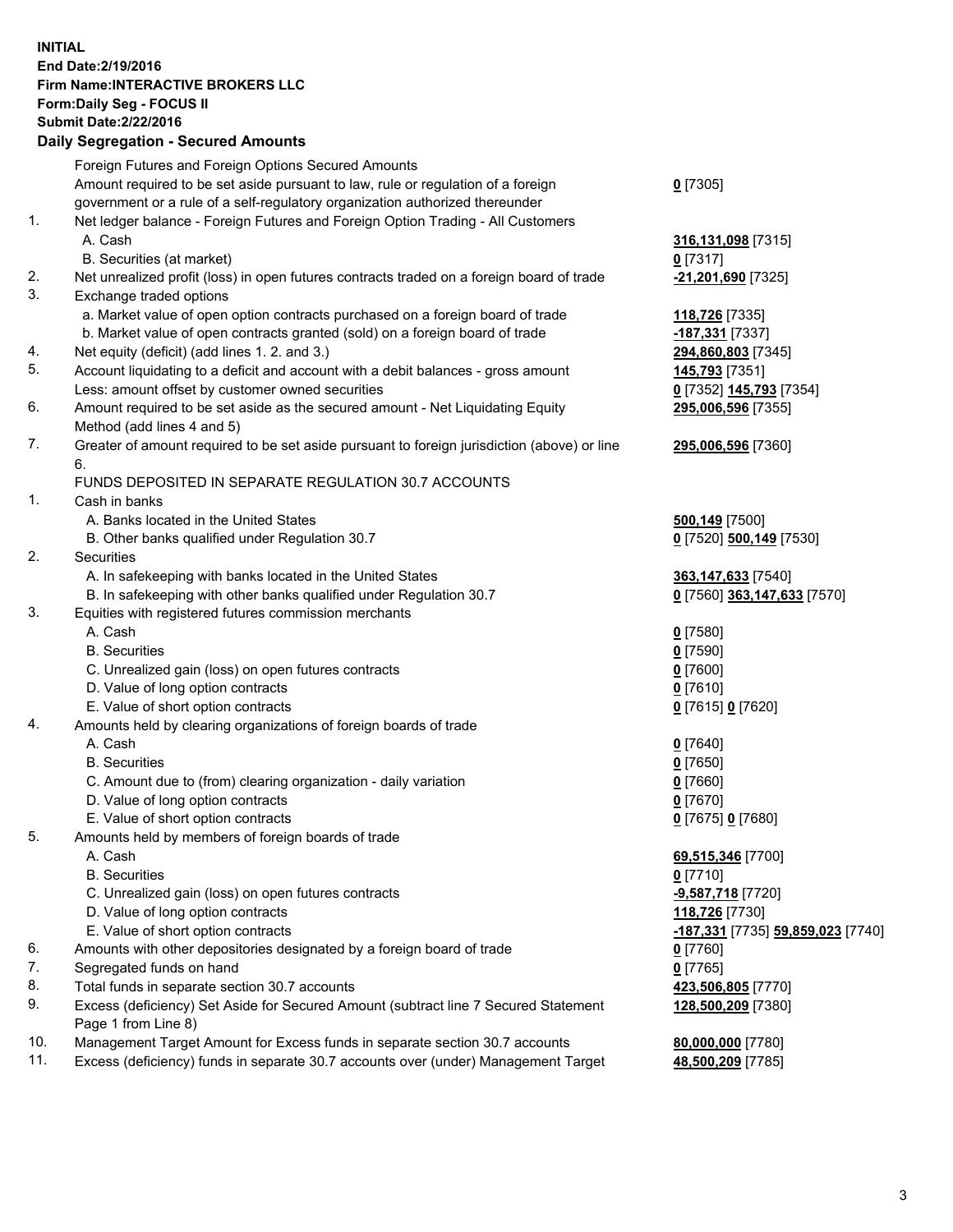**INITIAL End Date:2/19/2016 Firm Name:INTERACTIVE BROKERS LLC Form:Daily Seg - FOCUS II Submit Date:2/22/2016 Daily Segregation - Segregation Statement** SEGREGATION REQUIREMENTS(Section 4d(2) of the CEAct) 1. Net ledger balance A. Cash **2,648,453,094** [7010] B. Securities (at market) **0** [7020] 2. Net unrealized profit (loss) in open futures contracts traded on a contract market **-5,980,027** [7030] 3. Exchange traded options A. Add market value of open option contracts purchased on a contract market **109,235,903** [7032] B. Deduct market value of open option contracts granted (sold) on a contract market **-168,401,724** [7033] 4. Net equity (deficit) (add lines 1, 2 and 3) **2,583,307,246** [7040] 5. Accounts liquidating to a deficit and accounts with debit balances - gross amount **137,865** [7045] Less: amount offset by customer securities **0** [7047] **137,865** [7050] 6. Amount required to be segregated (add lines 4 and 5) **2,583,445,111** [7060] FUNDS IN SEGREGATED ACCOUNTS 7. Deposited in segregated funds bank accounts A. Cash **233,288,026** [7070] B. Securities representing investments of customers' funds (at market) **1,573,161,964** [7080] C. Securities held for particular customers or option customers in lieu of cash (at market) **0** [7090] 8. Margins on deposit with derivatives clearing organizations of contract markets A. Cash **33,445,031** [7100] B. Securities representing investments of customers' funds (at market) **1,027,575,722** [7110] C. Securities held for particular customers or option customers in lieu of cash (at market) **0** [7120] 9. Net settlement from (to) derivatives clearing organizations of contract markets **-22,495,800** [7130] 10. Exchange traded options A. Value of open long option contracts **109,109,016** [7132] B. Value of open short option contracts **-168,274,671** [7133] 11. Net equities with other FCMs A. Net liquidating equity **0** [7140] B. Securities representing investments of customers' funds (at market) **0** [7160] C. Securities held for particular customers or option customers in lieu of cash (at market) **0** [7170] 12. Segregated funds on hand **0** [7150] 13. Total amount in segregation (add lines 7 through 12) **2,785,809,288** [7180] 14. Excess (deficiency) funds in segregation (subtract line 6 from line 13) **202,364,177** [7190] 15. Management Target Amount for Excess funds in segregation **155,000,000** [7194] **47,364,177** [7198]

16. Excess (deficiency) funds in segregation over (under) Management Target Amount Excess